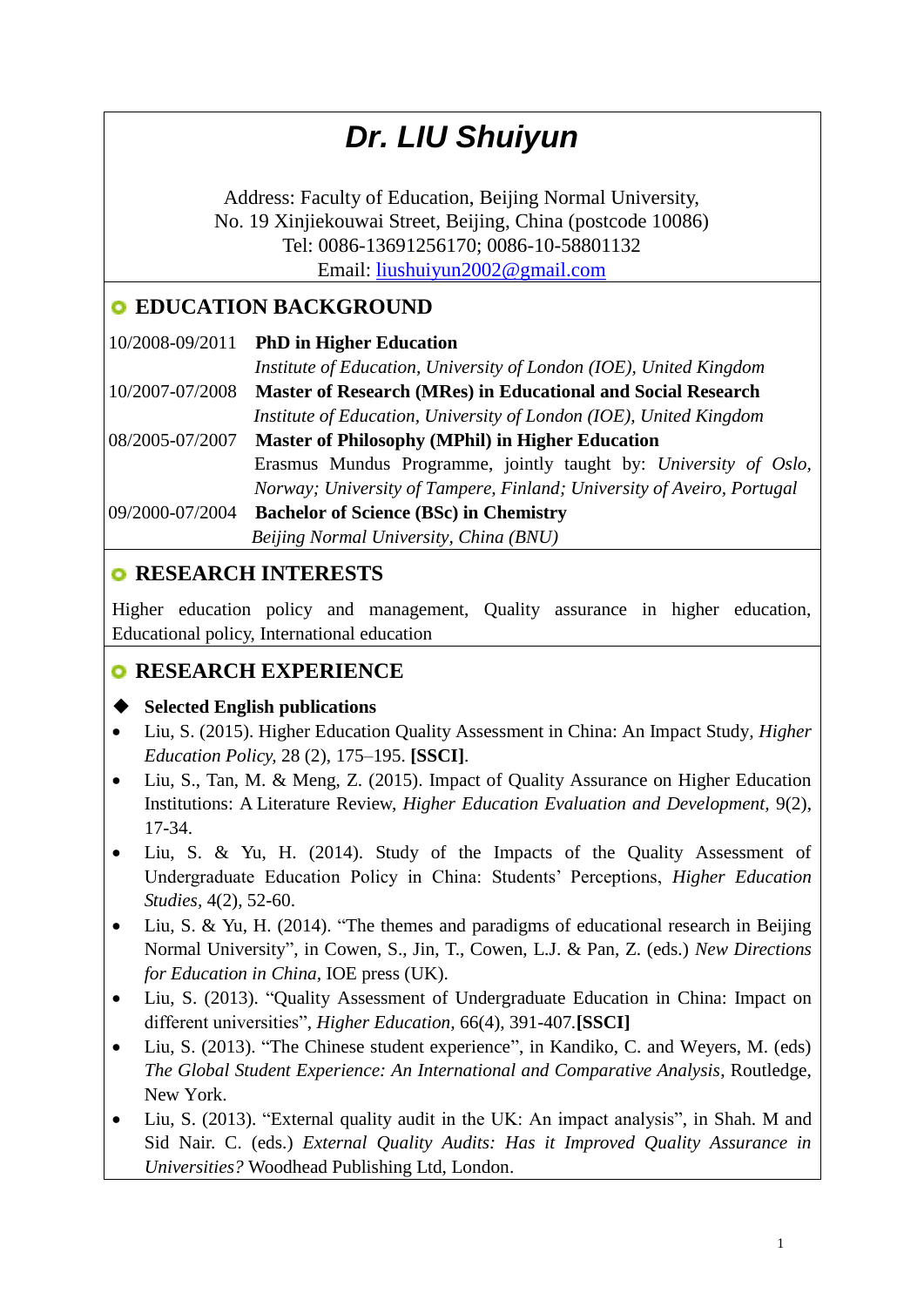- Liu, S. (2010). "Accountability in China: Primitive attempts", in Stensaker, B. and Harvey, L. (eds.) *Accountability in Higher Education: Global Perspectives on Trust and Power*, Routledge, New York.
- Liu, S. and Rosa, M. (2008). "Quality Assessment of Undergraduate Education in China: A policy analysis", *Higher Education Management and Policy*, 20(3), pp.70-87.

#### **Selected Chinese publications**

Liu, S. (2014). "The external quality assessment schemes and their effects", *Jiangsu Higher Education*, 3, 156-159. (CSSCI)

Liu, S., Liu F. & Xu, Y (2014). A Comparative Analysis of Education Policy Research and Subject development in Europe and North America and China, *Journal of Educational Studies,* 10*(*3), 62-68. (CSSCI)

Liu, S. (2014). "The impact of public media on the design and implementation of educational policy", Chinese Educational Law Review, 12. (CSSCI)

#### **Selected conference papers**

- Liu, S. (2014). "Educational Equity for Migrant Children in China", a paper presented at the **CESHK** Annual Conference, Feb 28- Mar 1, 2014, Hong Kong.
- Liu, S. (2014). "Higher Education Quality Assurance in China", an invited report at the **HEEACT** International Conference.
- Liu, S. (2013). "Educational equity for migrant children in China: A policy analysis", a paper presented at the **AERA** Conference, April 27- May 1, 2013, San Francisco, US.
- Liu, S. (2011). "The impact of the QAUE on the evaluated HEIs in China", a paper presented at the **EAIR** Conference, August 28-31, 2011, Warsaw, Poland.
- Liu, S. (2010). "The impact of the *Quality Assessment of Undergraduate Education* scheme on university change in China", a paper presented at the **SRHE** Conference, December 14-16, 2010, Newport, UK.
- Liu, S. (2009). "Globalization, higher education and the nation state", a paper presented at the China Postgraduate Network Conference, April 23-24, 2009, Manchester, UK.
- Liu, S. (2009). "Study of the impact of the *Quality Assessment of Undergraduate Education* policy in China: Students' perceptions", a paper presented at the **INQAAHE** Conference, March 31- April 5, 2009, Abu Dhabi, UAE, granted by the INQAAHE Development Fund.

#### **Funded research projects**

12/2012- Impact of External Higher Education Quality Assurance on University Change, National Social Science Fund of China (CIA120142), 100000 RMB

05/2013-12/2015 The International Adaptation of Students in Chinese Higher Education Institutions, Scientific Research Foundation for the Returned Overseas Chinese Scholars funded by Ministry of Education of China, 15000 RMB

04/2015-12/2015 The Project Evaluation of Improving Education Quality of Rural Migrant Students in Private Schools, funded by Save the Children of UK, 50000 RMB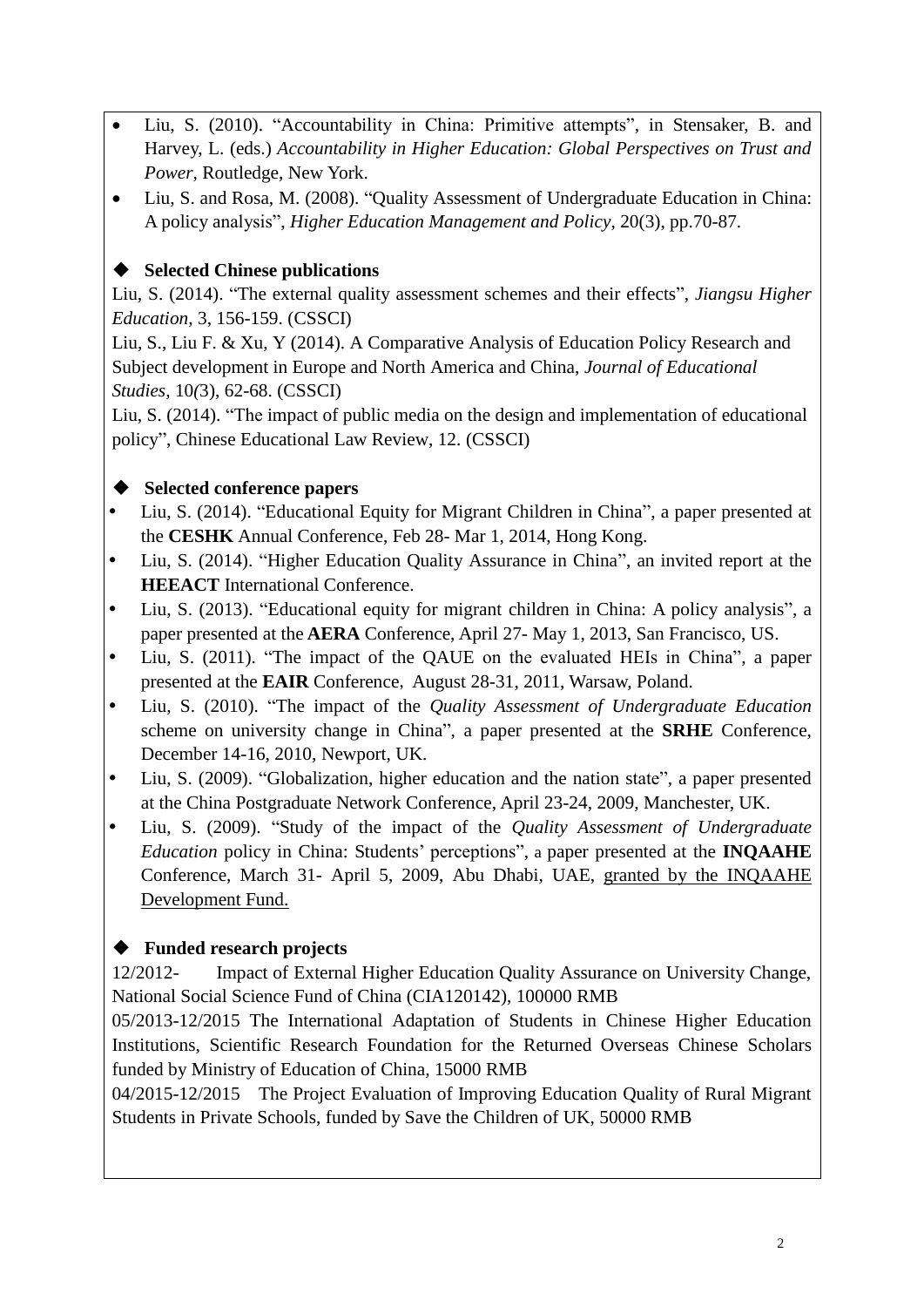| <b>Professional activities</b> |                                                                    |  |
|--------------------------------|--------------------------------------------------------------------|--|
| $12/2015$ -present             | <b>Deputy Secretary-General</b> of the Educational Policy and Law  |  |
|                                | Association under the Chinese Education Association                |  |
| $1/2014$ -present              | Peer reviewer, <i>Higher Education</i> (SSCI)                      |  |
| $1/2015$ -present              | Peer reviewer, London Education Review                             |  |
| $11/2011$ -present             | Peer reviewer, Journal of Educational Studies (in Chinese)         |  |
| 05/2011                        | Peer reviewer, International Perspectives on Education and Society |  |
| 07/2009-11/2010                | Coordinator, IOE-BNU Higher Education Workshop, London, UK         |  |
|                                | Coordinator, BNU-IOE Higher Education Workshop, Beijing, China     |  |
| 10/2008-10/2009                | Chair, Chinese Study Society, Institute of Education (IOE), UK     |  |
| <b>FUNDING</b>                 |                                                                    |  |
| 12/2012-                       | National Social Science Fund of China                              |  |
|                                |                                                                    |  |
| $05/2013-$                     | Scientific Research Foundation for the Returned Overseas Chinese   |  |
|                                | Scholars funded by Ministry of Education, China                    |  |
| 10/2008-09/2011                | Centenary Scholarships for Doctoral students at IOE                |  |
| 10/2007-09/2008                | Centenary Scholarships for Master students at IOE                  |  |

#### 08/2005-07/2007 Erasmus Mundus Scholarships for Master students in Europe

## **TEACHING COURSES**

The Theoretical Foundation of Educational Policy (for post-graduate students);

Educational Policy Analysis (for post-graduate students);

Pedagogy (for post-graduate students);

Methodology of Social Science Research (for post-graduate students);

Pedagogy (for undergraduate students)

#### **Student Supervision**

PhD students: GOETHALS, LIN

Mater's Students: ASHRAF, MUHAMMAD AZEEM; MASAKI ONUMA; ZHAO, XIA Undergraduate Students: QIN,HAN; WANG YUXIN

## **WORK EXPERIENCE**

| 11/2011-present Assistant professor, Faculty of Education, BNU                     |
|------------------------------------------------------------------------------------|
| 07/2011-09/2011 Intern, Quality Assurance Agency for Higher Education, UK          |
| 11/2008-06/2009 Data analyst, TSL Education Limited (Times Higher Education), UK   |
| 05/2008-08/2008 Research intern, Education, UNESCO Asia-Pacific, Bangkok, Thailand |
| 10/2003-12/2003 Intern teacher in No.35 Secondary School, Beijing                  |

## **HONORS**

06/2004 Excellent Graduate Honor in Beijing

- 06/2004 Excellent Graduate Honor in BNU
- 02/2003 Excellent Young Volunteer Honor in Beijing
- 12/2001 Excellent Student Leader Honor in Beijing
- 12/2001 Academic Excellence Scholarships for Undergraduate students at BNU